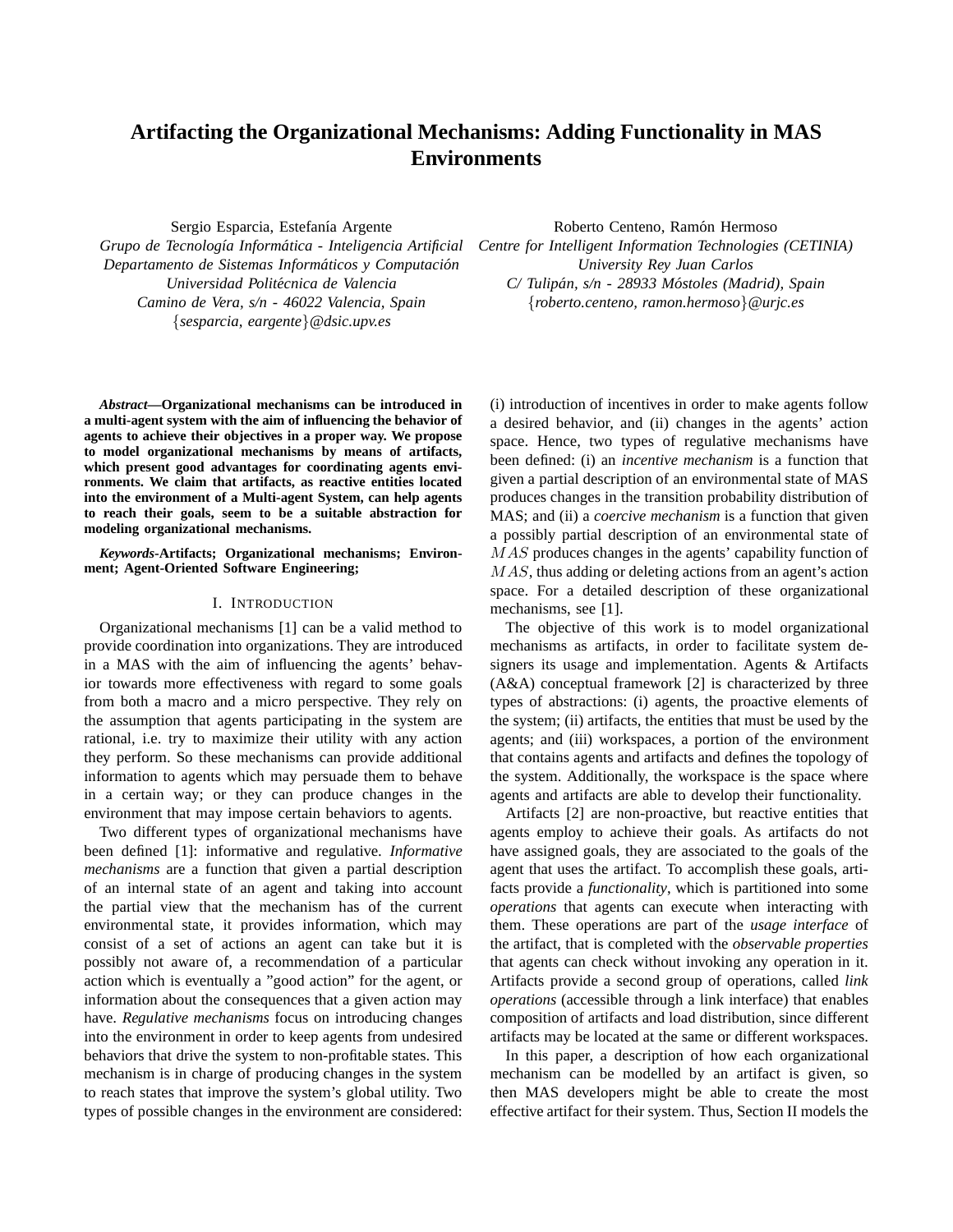organizational mechanisms as artifacts. Section III compares some of the existing artifacts with our proposal. Finally, section IV gives our conclusions on this proposal.

## II. ARTIFACTING THE ORGANIZATIONAL MECHANISMS

This section describes how organizational mechanisms can be modeled as artifacts. Artifacts allow an easy merging of the organizational mechanisms into the environment of a MAS. Firstly, we formalize an artifact as follows:

*Definition 1:* An **Artifact** is a tuple  $\langle PR, OP, LO, St \rangle$ where:

- $PR$  are the observable properties of the artifact that agents can directly check without operation invoking;
- OP is the set of operations that agents can execute when interacting with it;
- LO stands for link operations, which can be called by other artifacts. This type of operations enables of artifact composition and functionality distribution by linking artifacts. In some cases, these operations may be used to help the initialization of another artifact;
- $St$  is the internal state of an artifact, which is not accessible by the agents populating the system.

The result of this modeling is a set of three types of artifacts. The *informative artifacts* are based on the informative mechanisms; the *incentive artifacts* are based on the incentive mechanisms; while the *coercive artifacts* are based on the coercive mechanisms.

## *A. Informative artifacts*

The informative mechanism has been modeled as an artifact, named *informative artifact*, being a passive entity used by agents to help them in their deliberative process.

*Definition 2:* An **Informative Artifact** is defined as an artifact  $Ar_{inf} = \langle PR, OP, LO, St \rangle$  where:

- $PR \subseteq \{St \cup \emptyset\}$  are the observable properties of the informative artifact, which are a subset of the information contained into the artifact or an empty set.
- OP :  $S' \rightarrow I$  are the operations of the artifact, where:
	- **–** S ′ represents a partial description of an agent's internal space.
	- $\mathcal I$  represents the information returned by the artifact, based on the internal state of the artifact and the partial description of the agent's internal state (semantically,  $S' \times St \rightarrow \mathcal{I}$ ).
- $LO: \Theta \rightarrow \mathcal{I}$  is a link operation that is used by an artifact  $Ar_1$  to obtain information from the  $Ar_{inf}$ artifact, where:
	- $-$  Θ ⊆ (Σ ∪ S') is the information sent by  $Ar_1$  to  $Ar_{inf}$ ;
	- $-$  ∑ ⊆ {St<sub>1</sub> ∪ Ø} is a partial state of Ar<sub>1</sub>, being St<sub>1</sub> the internal information of  $Ar_1$ ;
	- $S'$  represents a partial description of the internal state of the agent that is requesting information to the artifact  $Ar_1$ ;
- $\overline{\mathcal{I}}$  represents the information returned by the artifact  $Ar_{inf}$  to the artifact  $Ar_1$  (previously requested), based on the partial description of  $Ar<sub>1</sub>$  $(\Sigma)$ , the partial description of the agent's internal state who is requesting  $Ar_1$  (S') and the internal state of the artifact  $Ar_{inf}$  (St). Semantically:  $(\Sigma \cup \mathcal{S}') \times St \to \mathcal{I}.$
- St represents the internal state of the artifact, i.e. the information contained into the artifact, which is not directly accessible by agents or other artifacts.

Informative artifacts are not required to provide with link operations, so they might be only accessible by agents in its same workspace. When they offer a link operation, artifacts located in its same workspace or in other connected workspaces can obtain relevant information from this informative artifact by means of its link operations.

To exemplify how this type of artifacts work, we define an artifact that publicly provides norms currently active in the system, as follows. Let  $Ar_{inf}^{norms}$  =  $\langle \emptyset, \{requestNorms\}, \{linkInformation\} \rangle$  be an artifact that aims to provide agents (on demand) with information about norms, such as the specification of norms that rule a role, active or non-active norms, etc. The linkInformation operation may be used by other artifacts to gather information related to norms that could improve their usage. Thus, this artifact encapsulates functionality for agents that request information for their personal purposes, and for other artifacts that could also be interested in some information that the artifact manages about norms. In this example there is not any observable property, since norms cannot be directly accessed by agents, but they may be requested by using the operation requestNorms. Consider that, since it is an informative artifact, the agent requesting for norms must send a part of his mental state in order to allow the artifact to give him back some useful information.

Notice that this artifact is not a mere repository of norms, since it allows being tuned to distinguish among different types of information that should be provided to agents. Thus, the mechanism designer probably does not want that any agent could know all the norms at any time, but it could probably prefer to give the precise information the agent is interested in, in such a way that it does not disclose any sensitive information. A typical scenario would consist on an agent requesting for the set of norms that rule a specific role that the agent wants to play. Responsibilities, duties and rights that roles specify for its enactment should make the artifact to provide suitable information on demand.

### *B. Incentive Artifacts*

Incentive mechanisms can also be modeled as artifacts, named *incentive artifacts*. These artifacts will execute organizational changes, which bring the possibility of implementing an adaptive system, by varying elements from the system (e.g. adding or deleting norms). After a change in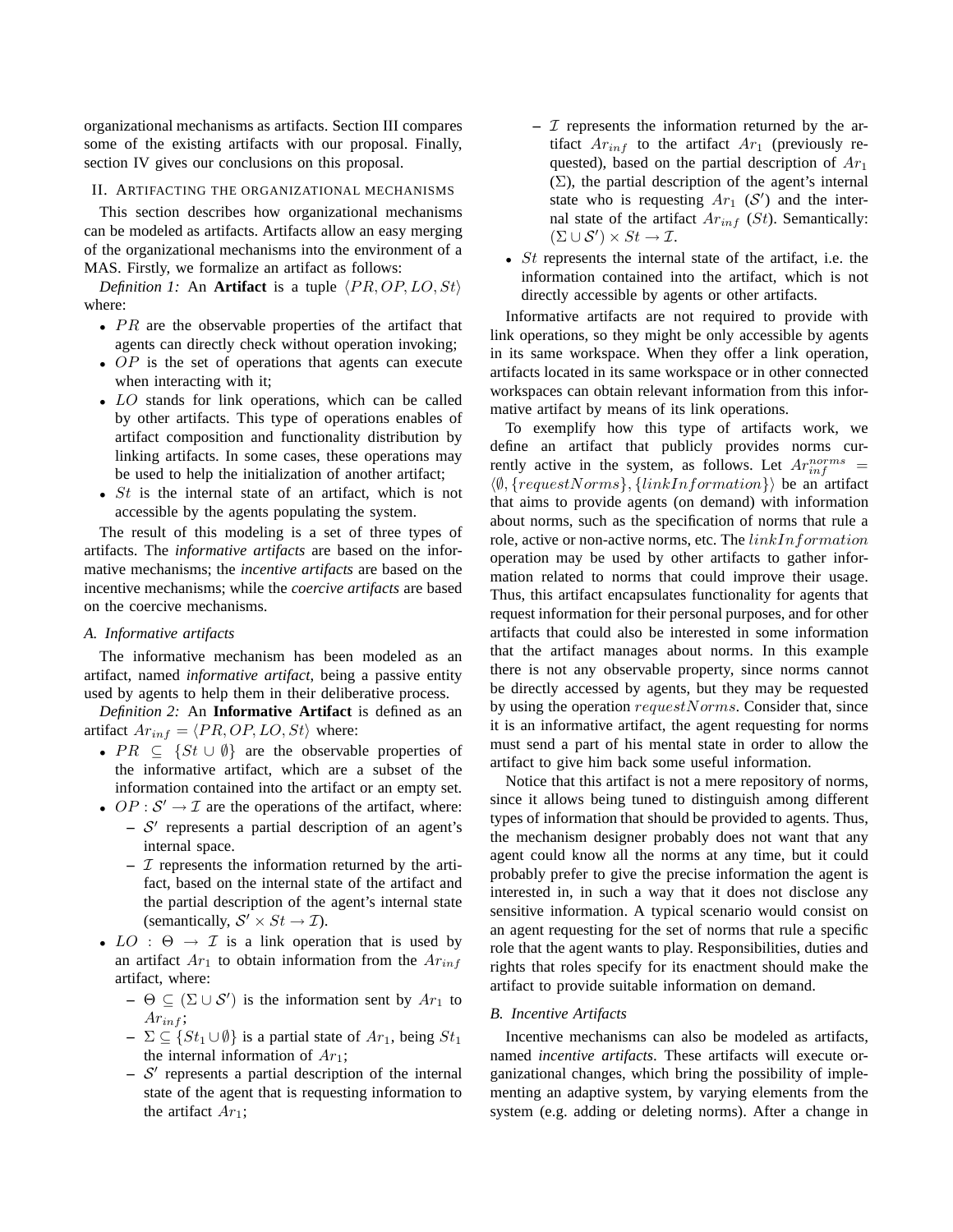the incentive system of the MAS is produced, transition probabilities between different states of the system are affected. In order to carry out these changes, it is necessary to have an agent or a human playing a special role that we call 'system adapter', which is able to manage organizational changes when necessary to promote the adaptiveness of the MAS. The system adapter is the only agent that has privileges to execute the operations of an incentive artifact.

*Definition 3:* An **Incentive Artifact** is defined as an artifact  $Ar_{inc} = \langle PR, OP, LO, St \rangle$  where:

- $PR \subseteq \{St \cup \emptyset\}$  are its observable properties;
- OP : ∆ is the operation that allows the *system adapter* to introduce or remove incentives in the system;
- $LO = \emptyset$ , since this type of artifacts has no predefined link operations;
- $St$  represents the internal state of the artifact.

The operation of the artifact  $OP$ ) modifies the transition probability between different states of the system. This operation is defined as:

$$
\Phi = St \rightarrow [\mathcal{X} \times \mathcal{A}^{|\mathcal{A}g|} \times \mathcal{X} \rightarrow [0..1]],
$$
 where:

- $\bullet$   $\Phi$  is the MAS transition probability distribution, describing how the environment evolves as a result of agents' actions.
- $X$  is the environmental state space.
- $\bullet$   $\mathcal{A}^{|\mathcal{A}g|}$  is the set of actions executed by agents between two states of the MAS.

This operation works as follows: the agent provides some piece of information to the artifact, which might change its internal state  $(St)$ . Given this new internal state, the transition probability between two states of the system is modified, so the behavior of the MAS changes in a global perspective.

To exemplify the incentive artifacts, we employ an organizational environment related to norms again. Let  $Ar_{inc}^{norms}$  =  $\langle \emptyset \rangle$ , {addNormIncentive, dropNormIncentive},  $\emptyset$ } be an incentive artifact that allows introducing positive incentives (*rewards*) and negative incentives (*penalties*) into an organization. These incentives consist of a set of possible consequences that norm fulfilment or violation, respectively, may entail. As aforementioned, the incentive mechanisms aim to improve the system performance by introducing changes in the environment that somehow influence the agents' reasoning. For this example we consider that the artifact does not contain any observable property and that it does not offer any minimum link operation to be requested by other artifacts. The usage interface  $OP$ ) should not be available for every agent participating in the system. That is, this kind of artifacts does not provide information, but changes the environment, so only agents with sufficient permissions to do it should use operations in  $OP$ , depending on the domain. In our case agents capable of playing role 'system adapter' can employ  $addNormIncentive$  operation, so then attaching a penalty to a norm in case of violation; or introducing rewards for norm fulfilments. Incentives may also be updated through the time, by using  $droplncentive$ operation to remove the former and then updating with the new one by using addNormIncentive operation.

#### *C. Coercive artifacts*

As explained before, coercive mechanisms are aimed to produce changes in the environment of the system by producing changes in the agents' capability functions, given a possibly partial description of MAS. As it occurs with incentive mechanisms, coercive mechanisms are also relying on the existence of the 'system adapter' role, which is able to promote organizational changes. Formally, a coercive artifact is defined as:

*Definition 4:* A **Coercive Artifact** is an artifact  $Ar_{coe}$  =  $\langle PR, OP, LO, St \rangle$  where:

- $PR \subseteq \{St \cup \emptyset\}$  are its observable properties;
- OP :  $St \to [Ag \times X \times A \to \{0,1\}]$  is the operation carried out by the coercive artifact, where:
	- **–** Ag is an agent of the MAS;
	- **–** A is the action space that includes all possible actions that can be performed in the system.
- $LO = \emptyset$ , since this type of artifacts has no predefined link operations;
- *St* represents the internal state of the artifact.

The operation  $St \to [\mathcal{A}q \times \mathcal{X} \times \mathcal{A}] \to \{0, 1\}$ , given the artifact's internal state, returns the capability for executing an action or not, 1 and 0 respectively. Internally, this operation works as follows: the artifact needs its internal state  $(St)$  as well as the information provided by the system adapter  $(\mathcal{A}q)$ and  $A$ ) in order to execute this operation. After compiling all this information, the artifact calculates the new action space of the agent. This change can be seen as a local change but, since agents are related between them, changes in a single agent might produce changes in a set of agents, i.e. in the global state of the MAS.

An example of coercive artifacts is given in an organizational environment related to norms: Let  $Ar_{ce}^{norms}$  =  $\langle \emptyset \rangle$ ,  $\{updateActionSpace\}$ ,  $\emptyset$  be a coercive artifact that aims to update agents' action spaces through time. Coercive mechanisms directly modify agents' action spaces to keep the former from undesirable behaviors. Thus, this artifact will be in charge of modifying those action spaces on demand of some special agents that have the permission to introduce these changes in the environment. Therefore, if one of the agents with sufficient permissions (i.e. 'system adapter') observes that, for instance, the violation of a norm occurred, he could take the decision of banning some actions to the agent that did not fulfil that norm, trying to avoid that behavior in the future. Similarly, the artifact may be employed to add actions to the agent's action space, if agent's behavior is being acceptable. For instance, the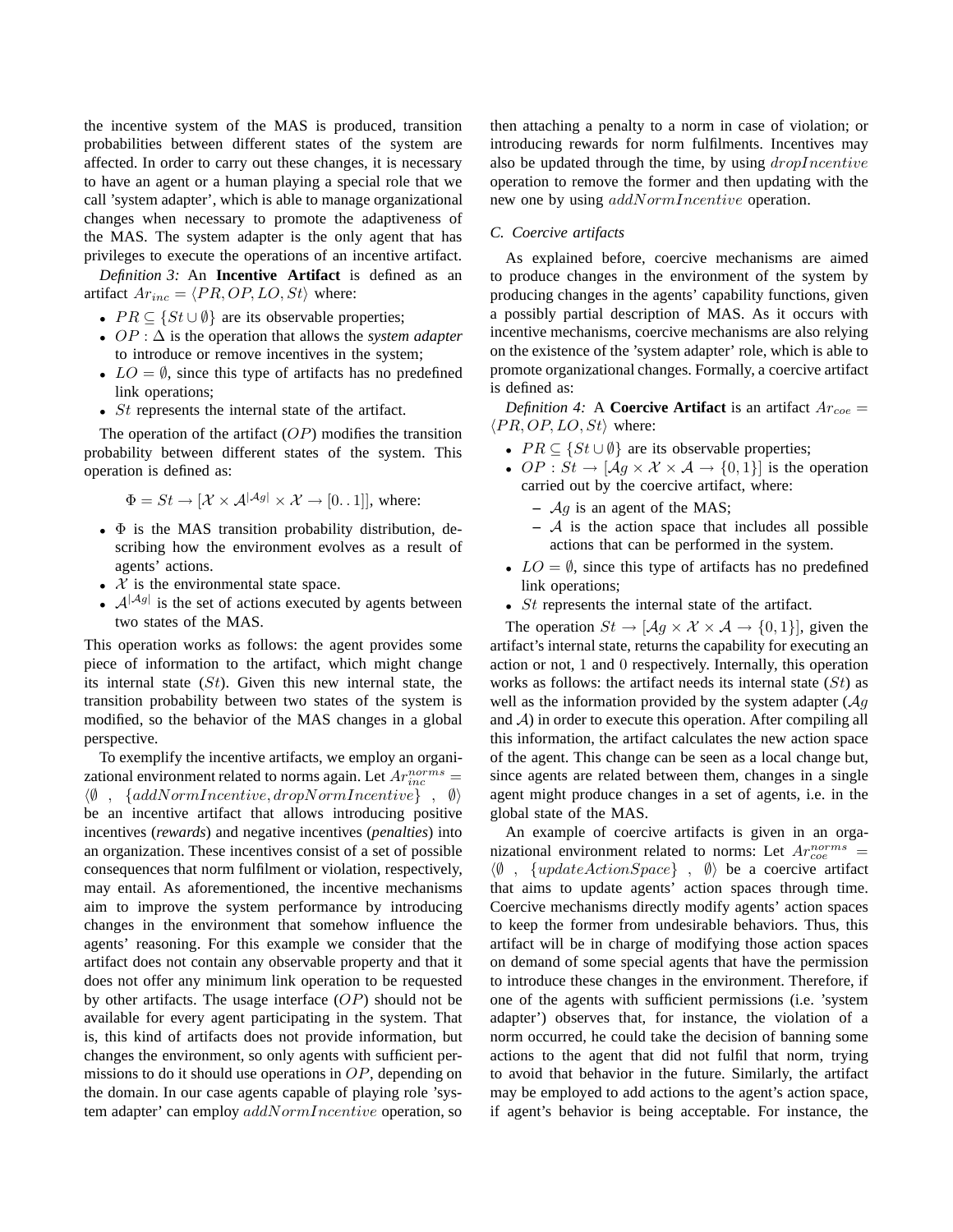system could test participants with a trial period to ensure that they behave accordingly to system's objectives, allowing them to perform more and more actions progressively.

Some examples of mechanisms that could be designed as incentive or regulative artifacts are: *normative manager*, encapsulating dynamic consequences that fulfilment or violation of norms may entail; or *traffic sanctions manager*, where different sanctions may be applied about driving rules, even introducing constraints in the environment (roads can be closed, driver licenses could be taken away, etc.).

### III. RELATED WORK

Some of the artifacts presented by the community of researchers provide information to agents after receiving information about a partial view of their internal state, so they could be seen as informative artifacts. For example, the *Role Evolution Coordination Artifact* [3], that is aimed to build and evolve a role specialization taxonomy, which consists on a set of roles with a concrete order, over time; and make this information available to the agents. This artifact contains three operations: (i) *getBestRolesForInteraction*, that provides the most specialized roles for a given service type interaction; (ii) *getAgentsForRoles*, which provides the set of agents that play at least one of the roles in a given set of roles; and (iii) *getRolesForAgent*, that provides the set of roles that a given agent plays in the system. A correspondence between the operations of the *Role Evolution Coordination Artifact* and the operation of an informative artifact can be established. For example, the *getBestRolesForInteraction* operation function can be described as:  $S' = Serv$ , where  $Serv$  is a service type interaction;  $St = R$ , where R is the complete set of roles of the MAS; and  $\mathcal{I} = \mathcal{P}(R)$ , where  $\mathcal{P}(R)$  are the most specialized roles for S.

Another example of an artifact that can be considered as an informative artifact is the *Co-Argumentation Artifact* (CAA) [4] which gives assistance to argumentation processes. The agents share their arguments (i.e. a partial view of their internal state) with the artifact. Then, the artifact evaluates the arguments provided by all the agents and calculates both the "social acceptability" (the acceptability of the arguments of a concrete agent) and the "social behavior" (the acceptability of the arguments from a global perspective). The CAA implementation proposed in [4] provides two observable properties (*Social Behavior*, *Social Acceptability*) and one operation (*writeArguments*), which allows agents to store their arguments in the artifact. This CAA can be modeled as both an informative artifact and an incentive artifact. In this case, this artifact can be implemented with two different operations: *getSocialValues* and *writeArguments*. The *writeArguments* operation can be employed for establishing an incentive mechanism, and this function can only be used by an agent playing the system adapter role, which can take advantage of this artifact by controlling which arguments that agents propose have to be stored inside the artifact so as to promote a concrete behavior towards a global goal of the system. In this way, only those arguments that might help to promote this expected behavior will be stored using the *writeArguments* operation.

Other types of artifacts, such as *Coordination artifacts* [5], *Organizational artifacts* [6] or *Reputation Artifacts* [7], can also be described with features of organizational mechanisms. For example, since coordination artifacts encapsulate a coordination service, this service can be implemented by means of an informative artifact (providing useful information to the agents), an incentive artifact (modifying the transition probability between different states of the system) or a coercive artifact (allowing or banning agents from developing different actions). Organizational artifacts are used to manage an agent organization in order to help the organization reach its goals from a global, social level. A clear example of this type of artifacts is one that helps informing or managing norms, which, as it has been previously explained along Section II, it can be modeled as an informative artifact (providing norms currently active in the system), an incentive artifact (introducing positive or negative incentives into an organization) or a coercive artifact (removing actions from agent's action space or including new possible actions). Finally, reputation artifacts encapsulate the collection of norm violations of the participants in a system and then aggregate them allowing agents to consult reputation by using artifacts' observable properties.

## IV. CONCLUSIONS

Organizational Mechanisms are aimed to improve coordination between agents in a MAS, trying to change this coordination from a micro perspective (i.e., the perspective of individual agents), providing useful information to the agents (informative mechanisms); and a macro perspective (i.e., the perspective of the whole MAS), by modifying either action consequences (incentive mechanisms) or agents' capability functions (coercive mechanisms).

In this work, these mechanisms have been modeled as artifacts to facilitate developers to better deploy and implement them, as well as adding functionality in MAS environments. Three types of Artifacts for Organizational Mechanisms have been defined: (i) *Informative Artifacts*, which provide information to an agent based on the internal state of this agent and the partial view of the environment that the artifact has; (ii) *Incentive Artifacts*, that modify the global behaviour of the system by changing the incentive system of the MAS; and (iii) *Coercive Artifacts*, that update the action space of an agent. All these artifacts make use of the environment of a MAS, so they can explode all knowledge they have about the entities populating the system.

As a future work, we are working on the integration of the Artifacts for Organizational Mechanisms into a metamodel that is conceived to develop Organization Centered MAS